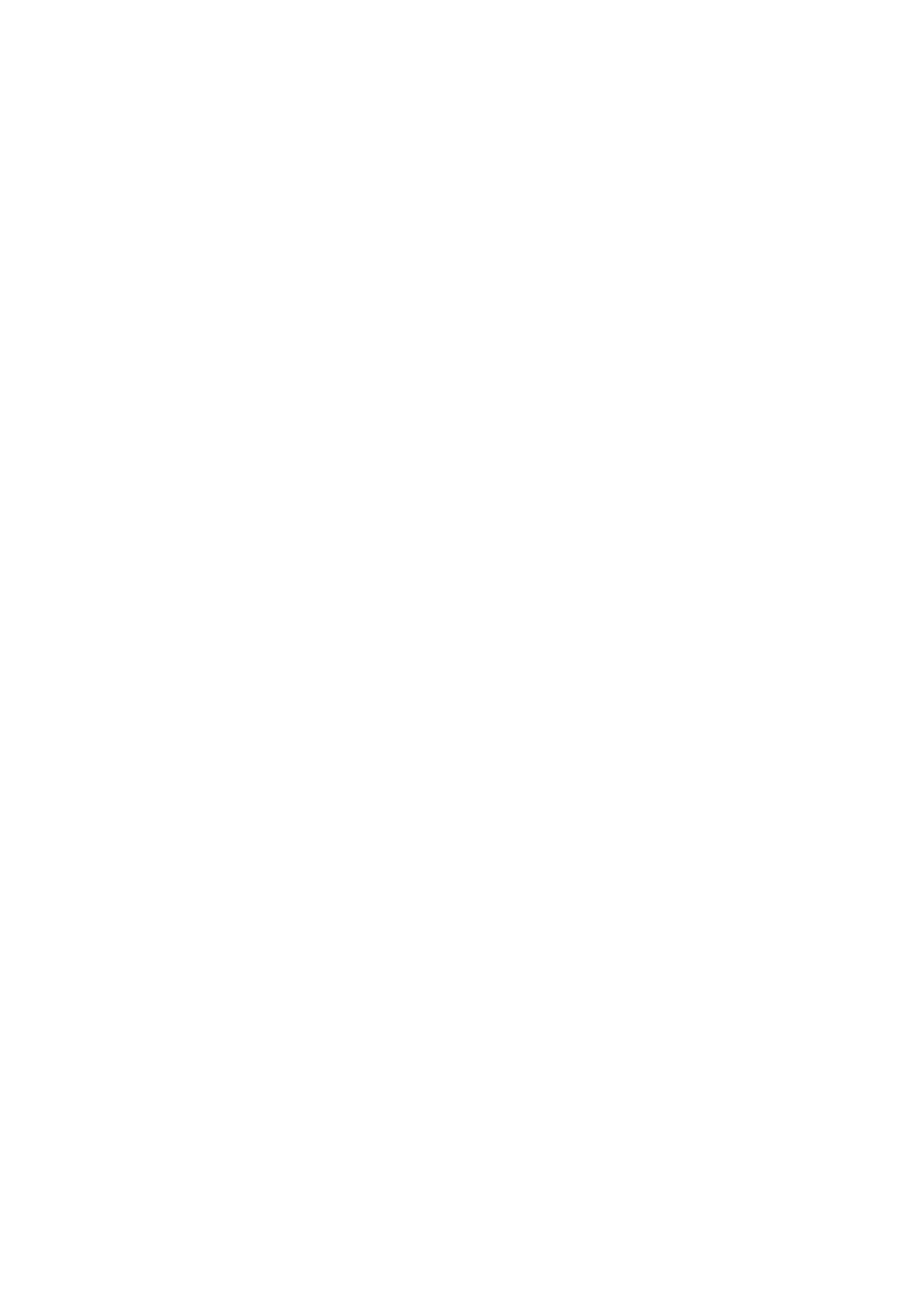### THE  $h^*$ -POLYNOMIAL OF THE ORDER POLYTOPE OF THE ZIG-ZAG POSET

JANE IVY COONS AND SETH SULLIVANT

Abstract. We describe a family of shellings for the canonical triangulation of the order polytope of the zig-zag poset. This gives a combinatorial interpretation for the coefficients in the numerator of the generating functions for OEIS A050446 in terms of the swap statistic on alternating permutations.

### 1. Introduction and Preliminaries

The *zig-zag poset*  $\mathcal{Z}_n$  on ground set  $\{z_1, \ldots, z_n\}$  is the poset with exactly the cover relations  $z_1 < z_2 > z_3 < z_4 > \ldots$  That is, this partial order satisfies  $z_{2i-1}$  <  $z_{2i}$  and  $z_{2i}$  >  $z_{2i+1}$  for all i between 1 and  $\lfloor \frac{n-1}{2} \rfloor$  $\frac{-1}{2}$ . The order polytope of  $\mathcal{Z}_n$ , denoted  $\mathcal{O}(\mathcal{Z}_n)$  is the set of all *n*-tuples  $(x_1, \ldots, x_n) \in \mathbb{R}^n$  that satisfy  $0 \le x_i \le 1$  for all i and  $x_i \le x_j$ whenever  $z_i < z_j$  in  $\mathcal{Z}_n$ . We aim to understand the Ehrhart series of  $\mathcal{O}(\mathcal{Z}_n)$ .

The *Ehrhart function* of a polytope P, denoted  $i_P(m)$  is the function that counts the number of lattice points in the  $m$ -th dilate of  $P$  for any positive integer m. That is,

$$
i_P(m) = \#(\mathbb{Z}^n \cap mP)
$$

where  $mP = \{mv \mid v \in P\}$ . The *Ehrhart series* of P is the formal power series

$$
Ehr_P(t) = \sum_{m=0}^{\infty} i_P(m)t^m.
$$

The Ehrhart series of a polytope with integer vertices is a rational function of the form

$$
Ehr_P(t) = \frac{h_P^*(t)}{(1-t)^{d+1}}
$$

where  $d$  is the dimension of  $P$ . The numerator polynomial in this rational expression is called the  $h^*$ -polynomial of  $P$ .

*Date*: January 23, 2019.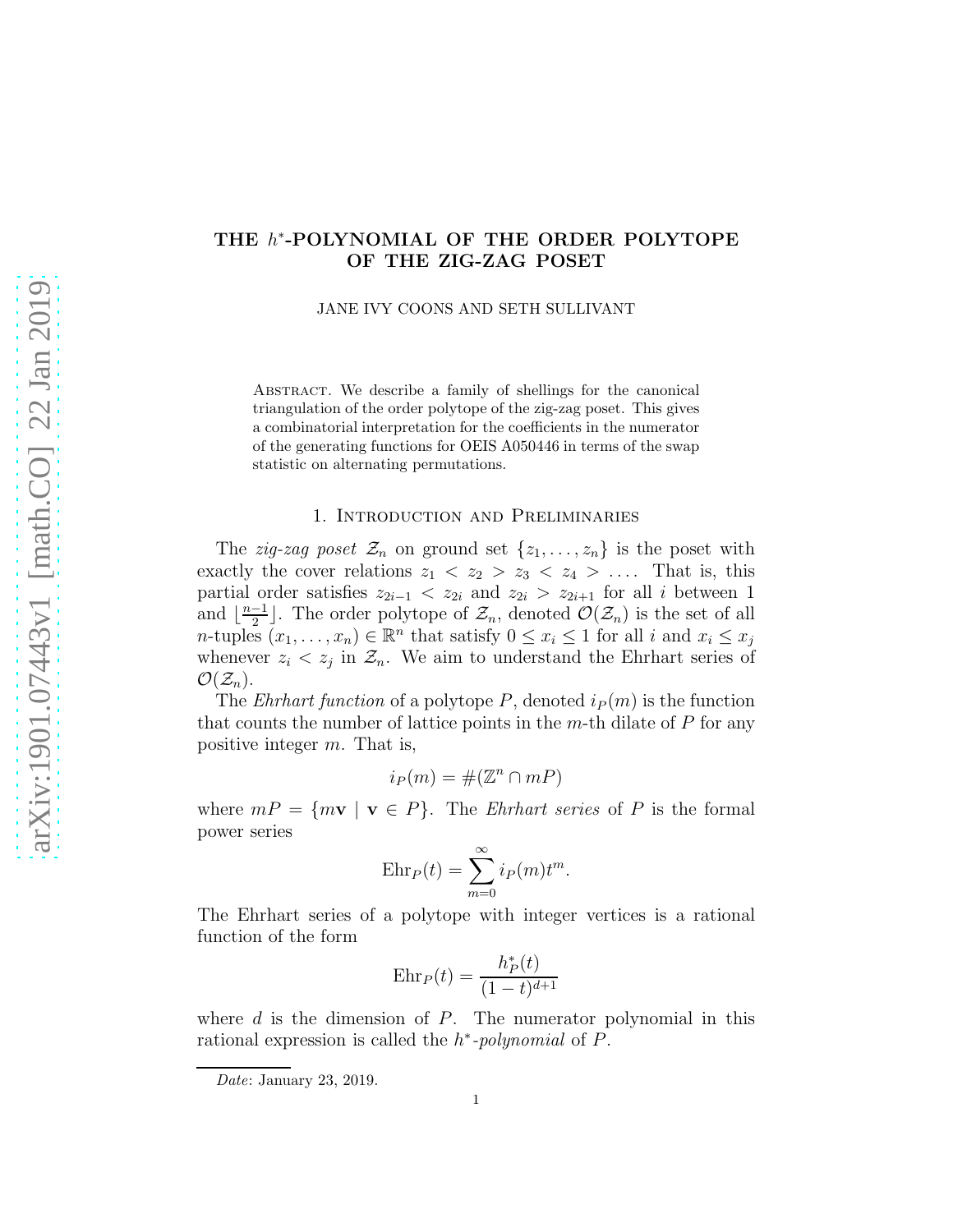Our goal in this paper is to understand the  $h^*$ -polynomials of the  $\mathcal{O}(\mathcal{Z}_n)$ . For  $n = 1, 2, 3, 4, 5, 6$ , these have the following form

 $1, 1, 1+t, 1+3t+t^2, 1+7t+7t^2+t^3, 1+14t+31t^2+14t^3+t^4$ 

and appear in the Online Encyclopedia of Integer Sequences with reference number A205497 [\[4\]](#page-17-0). We began studying this problem because the Ehrhart polynomial of  $\mathcal{O}(\mathcal{Z}_n)$  is equal to that of the CFN-MC polytope of any rooted binary tree on  $n+1$  leaves [\[3\]](#page-17-1). Therefore, it is also equal to the Hilbert series of the toric ideal of phylogenetic invariants of the CFN-MC model on such a tree.

To understand the  $h^*$  polynomial of  $\mathcal{O}(\mathcal{Z}_n)$ , we will interpret its coefficients in terms of a permutation statistic on alternating permutations. An *alternating permutation* on *n* letters is a permutation  $a_1 a_2 \ldots a_n$ such that  $a_1 < a_2 > a_3 < a_4 > \ldots$ . Notice that alternating permutations coincide with bijective labelings of  $\mathcal{Z}_n$  with the numbers  $1, \ldots, n$ that agree with the partial order on  $\mathcal{Z}_n$ . We define the *swap* permutation statistic on an alternating permutation  $\sigma$  to be the number of integers i such that  $\sigma^{-1}(i) < \sigma^{-1}(i+1)$  and swapping i and  $i+1$  in  $\sigma$ yields another alternating permutation. In other words,  $i$  to the left of  $i+1$  and there is at least one other character between them. The goal of this paper is to prove the following theorem relating the  $h^*$ -polynomial of  $\mathcal{O}(\mathcal{Z}_n)$  and the swap statistic.

<span id="page-3-0"></span>**Theorem 1.1.** The numerator of the Ehrhart series of  $\mathcal{O}(\mathcal{Z}_n)$  is

$$
h^*_{\mathcal{O}(\mathcal{Z}_n)}(t) = \sum_{\sigma} t^{swap(\sigma)}
$$

where this sum ranges over all alternating permutations of length n.

In Section 2, we provide further background information on zig-zag posets and their order polytopes. We relate these to the theory of alternating permutations. Then we discuss the necessary background on Ehrhart theory. In Section 3, we prove our main result, Theorem [1.1,](#page-3-0) by giving a shelling of the canonical triangulation of the order polytope of the zig-zag poset. In Section 4, we give an alternate proof of Theorem [1.1](#page-3-0) by counting chains in the lattice of order ideals of the zig-zag poset. This proof makes use of the theory of Jordan-Hölder sets of general posets developed in Chapter 3 of [\[7\]](#page-17-2).

### 2. Preliminaries

The *zig-zag poset*  $\mathcal{Z}_n$  on ground set  $\{z_1, \ldots, z_n\}$  is the poset with the cover relations  $z_{2i-1}$  <  $z_{2i}$  and  $z_{2i} > z_{2i+1}$  for  $1 \leq i \leq \lfloor \frac{n-1}{2} \rfloor$ . Linear extensions of the zig-zag poset are in bijection with alternating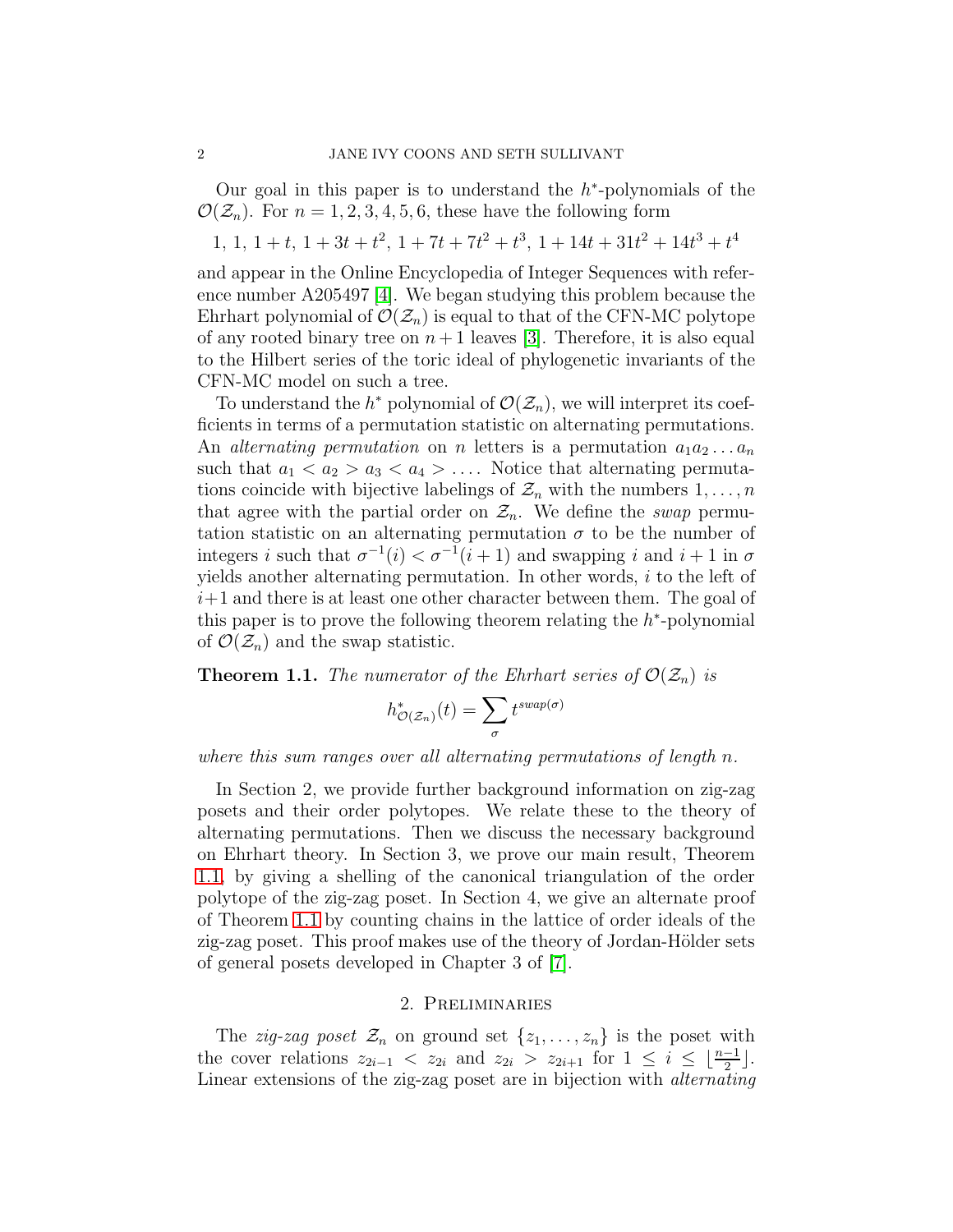permutations of length n; that is, permutations  $a_1 \ldots a_n$  for which the  $a_i$ 's satisfy  $a_{2i-1} < a_{2i}$  and  $a_{2i} > a_{2i+1}$  for  $1 \leq i \leq \lfloor \frac{n-1}{2} \rfloor$ .

The number of alternating permutations of length  $n$  is the nth Euler *zig-zag number*  $E_n$ . The sequence of Euler zig-zag numbers starting with  $E_0$  begins  $1, 1, 1, 2, 5, 16, 61, 272, \ldots$  This sequence can be found in the Online Encyclopedia of Integer Sequences with identification number A000111 [\[4\]](#page-17-0). The exponential generating function for the Euler zig-zag numbers satisfies

$$
\sum_{n\geq 0} E_n \frac{x^n}{n!} = \tan x + \sec x.
$$

Furthermore, the Euler zig-zag numbers satisfy the recurrence

$$
2E_{n+1} = \sum_{k=0}^{n} \binom{n}{k} E_k E_{n-k}
$$

for  $n \geq 1$  with initial values  $E_0 = E_1 = 1$ . A thorough background on the combinatorics of alternating permutations can be found in  $[6]$ . The following new permutation statistic on alternating permutations is central to our results.

**Definition 2.1.** Let  $\sigma$  be an alternating permutation. The permutation statistic swap( $\sigma$ ) is the number of  $i < n$  such that  $\sigma^{-1}(i)$  $\sigma^{-1}(i+1) - 1$ . Equivalently, this is the number of  $i < n$  such that i is to the left of  $i + 1$  and swapping i and  $i + 1$  in  $\sigma$  yields another alternating permutation. The swap-set  $\text{Swap}(\sigma)$  is the set of all  $i < n$ for which we can perform this operation. We say that  $\sigma$  swaps to  $\tau$  if  $\tau$  can be obtained from  $\sigma$  by performing this operation a single time.

For example, the alternating permutation  $15342$  has swap $(15342)$  = 1 and  $\text{Swap}(15342) = \{1\}$ . Hence, 15342 swaps to 25341 and to no other alternating permutation.

To every finite poset on n elements one can associate a polytope in  $\mathbb{R}^n$  by viewing the cover relations on the poset as inequalities on Euclidean space.

**Definition 2.2.** The *order polytope*  $\mathcal{O}(P)$  of any poset P on ground set  $p_1, \ldots, p_n$  is the set of all  $\mathbf{v} \in \mathbb{R}^n$  that satisfy  $0 \le v_i \le 1$  for all i and  $v_i \leq v_j$  if  $p_i < p_j$  is a cover relation in P.

Order polytopes for arbitrary posets have been the object of consid-erable study, and are discussed in detail in [\[5\]](#page-17-4). In the case of  $\mathcal{O}(\mathcal{Z}_n)$ ,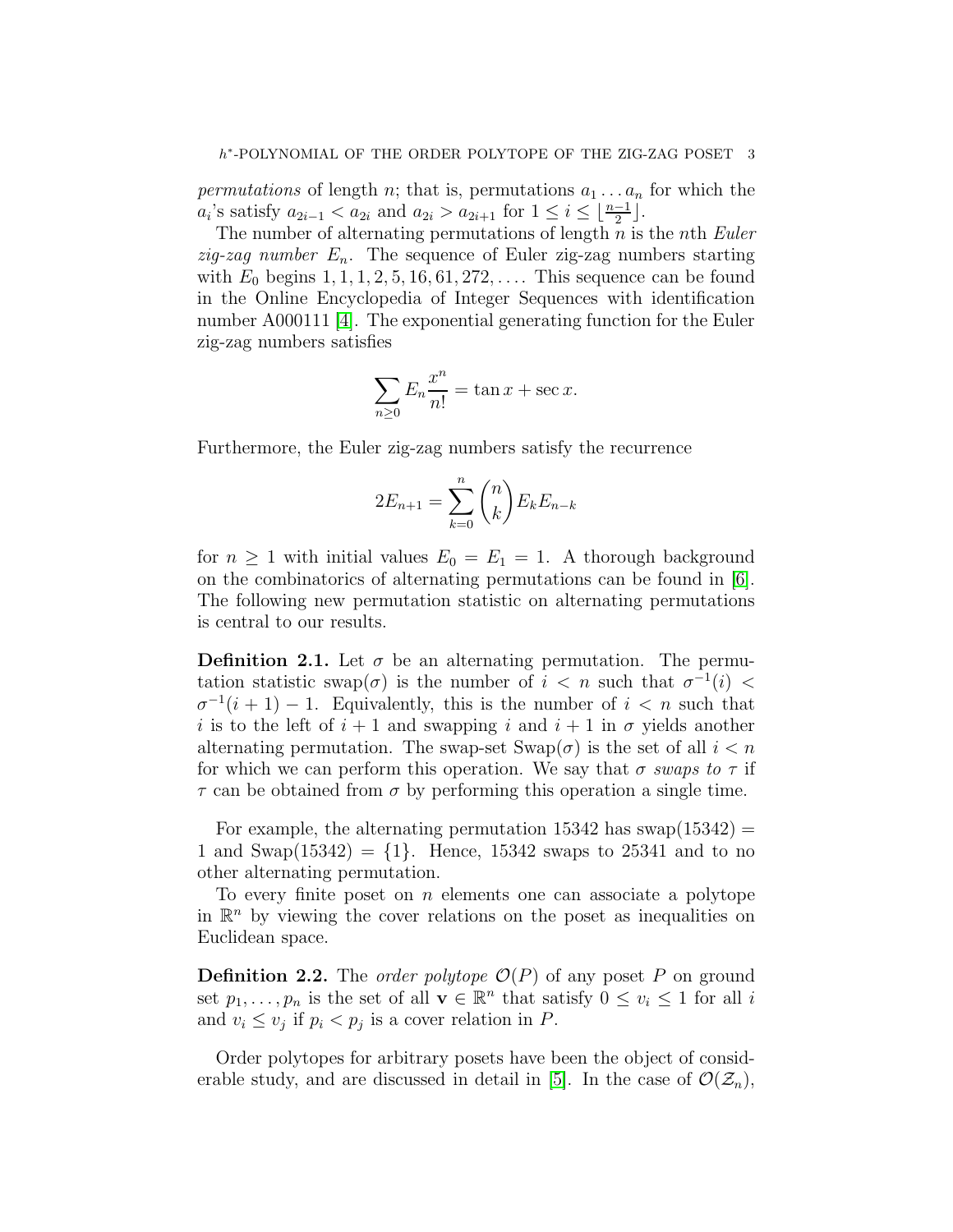the facet defining inequalities are those of the form

$$
-v_i \le 0 \text{ for } i \le n \text{ odd}
$$

$$
v_i \le 1 \text{ for } i \le n \text{ even}
$$

$$
v_i - v_{i+1} \le 0 \text{ for } i \le n - 1 \text{ odd, and}
$$

$$
-v_i + v_{i+1} \le 0 \text{ for } i \le n - 1 \text{ even.}
$$

Note that the inequalities of the form  $-v_i \leq 0$  for i even and  $v_i \leq 1$  for i odd are redundant. The order polytope of  $\mathcal{Z}_n$  is also the convex hull of all  $(v_1, \ldots, v_n) \in \{0,1\}^n$  that correspond to labelings of  $\mathcal{Z}_n$  that are weakly consistent with the partial order on  $\{p_1, \ldots, p_n\}.$ 

In [\[5\]](#page-17-4), Stanley gives the following canonical unimodular triangulation of the order polytope of any poset P on ground set  $\{p_1, \ldots, p_n\}$ . Let  $\sigma: P \to [n]$  be a linear extension of P. Denote by  $e_i$  the *i*th standard basis vector in  $\mathbb{R}^n$ . The simplex  $\Delta^{\sigma}$  is the convex hull of  $\mathbf{v}_0^{\sigma}, \ldots, \mathbf{v}_n^{\sigma}$ where  $\mathbf{v}_0^{\sigma}$  is the all 1's vector and  $\mathbf{v}_i^{\sigma} = \mathbf{v}_{i-1}^{\sigma} - \mathbf{e}_{\sigma^{-1}(i)}$ . Letting  $\sigma$  range over all linear extensions of  $P$  yields a unimodular triangulation of  $\mathcal{O}(P)$ . Hence, the normalized volume of  $\mathcal{O}(P)$  is the number of linear extensions of P. In particular, this means that the volume of  $\mathcal{O}(\mathcal{Z}_n)$  is the Euler zig-zag number,  $E_n$ .

**Example 2.3.** Consider the case when  $n = 4$ . The zig-zag poset  $\mathcal{Z}_4$ is pictured in Figure [2.1.](#page-6-0) The order polytope  $\mathcal{O}(\mathcal{Z}_4)$  has facet defining inequalities

| $-v_1 \leq 0$       | $v_2 \leq 1$     |
|---------------------|------------------|
| $-v_3\leq 0$        | $v_4\leq 1$      |
| $v_1 - v_2 \leq 0$  | $-v_2+v_3\leq 0$ |
| $v_3 - v_4 \leq 0.$ |                  |

The vertices of  $\mathcal{O}(\mathcal{Z}_4)$  are the columns of the matrix

$$
\begin{bmatrix} 0 & 0 & 0 & 1 & 0 & 1 & 0 & 1 \\ 0 & 1 & 0 & 1 & 1 & 1 & 1 & 1 \\ 0 & 0 & 0 & 0 & 0 & 0 & 1 & 1 \\ 0 & 0 & 1 & 0 & 1 & 1 & 1 & 1 \end{bmatrix}.
$$

The alternating permutations on 4 elements, which correspond to linear extensions of  $\mathcal{Z}_4$  are 1324, 1423, 2314, 2413, and 3412. Note that there are  $E_4 = 5$  such alternating permutations, so the normalized volume of  $\mathcal{O}(\mathcal{Z}_4)$  is 5. The simplex in the canonical triangulation of  $\mathcal{O}(\mathcal{Z}_n)$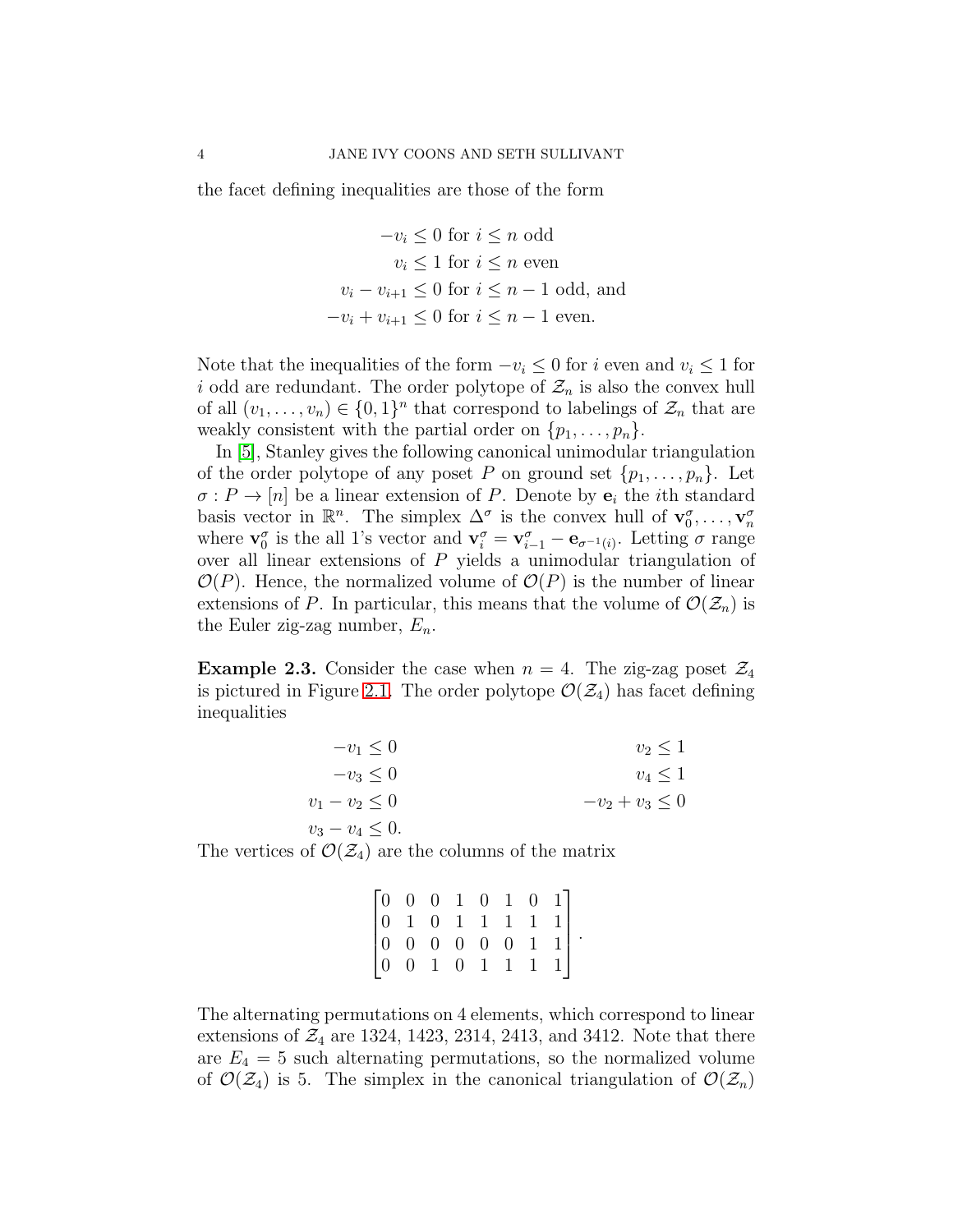

FIGURE 2.1. The zig-zag poset  $\mathcal{Z}_4$ 

<span id="page-6-0"></span>corresponding to 1324 is

$$
\Delta^{1324} = \text{conv} \begin{bmatrix} 1 & 0 & 0 & 0 & 0 \\ 1 & 1 & 1 & 0 & 0 \\ 1 & 1 & 0 & 0 & 0 \\ 1 & 1 & 1 & 1 & 0 \end{bmatrix}.
$$

We turn our attention to the study of Ehrhart functions and series of lattice polytopes. Let  $P \subset \mathbb{R}^n$  be any polytope with integer vertices. Recall that the *Ehrhart function*,  $i_P(m)$ , counts the integer points in dilates of  $P$ ; that is,

$$
i_P(m) = \#(\mathbb{Z}^n \cap mP),
$$

where  $mP = \{mv \mid v \in P\}$  denotes the mth dilate of P. The Ehrhart function is, in fact, a polynomial in  $m$  [\[1,](#page-17-5) Chapter 3]. We further define the *Ehrhart series* of  $P$  to be the generating function

$$
Ehr_P(t) = \sum_{m \ge 0} i_P(m)t^m.
$$

The Ehrhart series is of the form

$$
Ehr_P(t) = \frac{h_P^*(t)}{(1-t)^{d+1}},
$$

where d is the dimension of P and  $h_P^*(t)$  is a polynomial in t of degree at most *n*. Often we just write  $h^*(t)$  when the particular polytope is clear. The coefficients of  $h^*(t)$  have an interpretation in terms of a *shelling* of a unimodular triangulation of  $P$ , if such a triangulation exists.

**Definition 2.4.** Let  $\mathcal{T}$  be the collection of maximal dimensional simplices in a pure simplicial complex of dimension d with  $\#\mathcal{T} = s$ . An ordering  $\Delta_1, \Delta_2, \ldots, \Delta_s$  on the simplices in  $\mathcal T$  is a shelling order if for all  $1 < r \leq s$ ,

$$
\bigcup_{i=1}^{r-1} \left( \Delta_i \cap \Delta_r \right)
$$

is a union of facets of  $\Delta_r$ .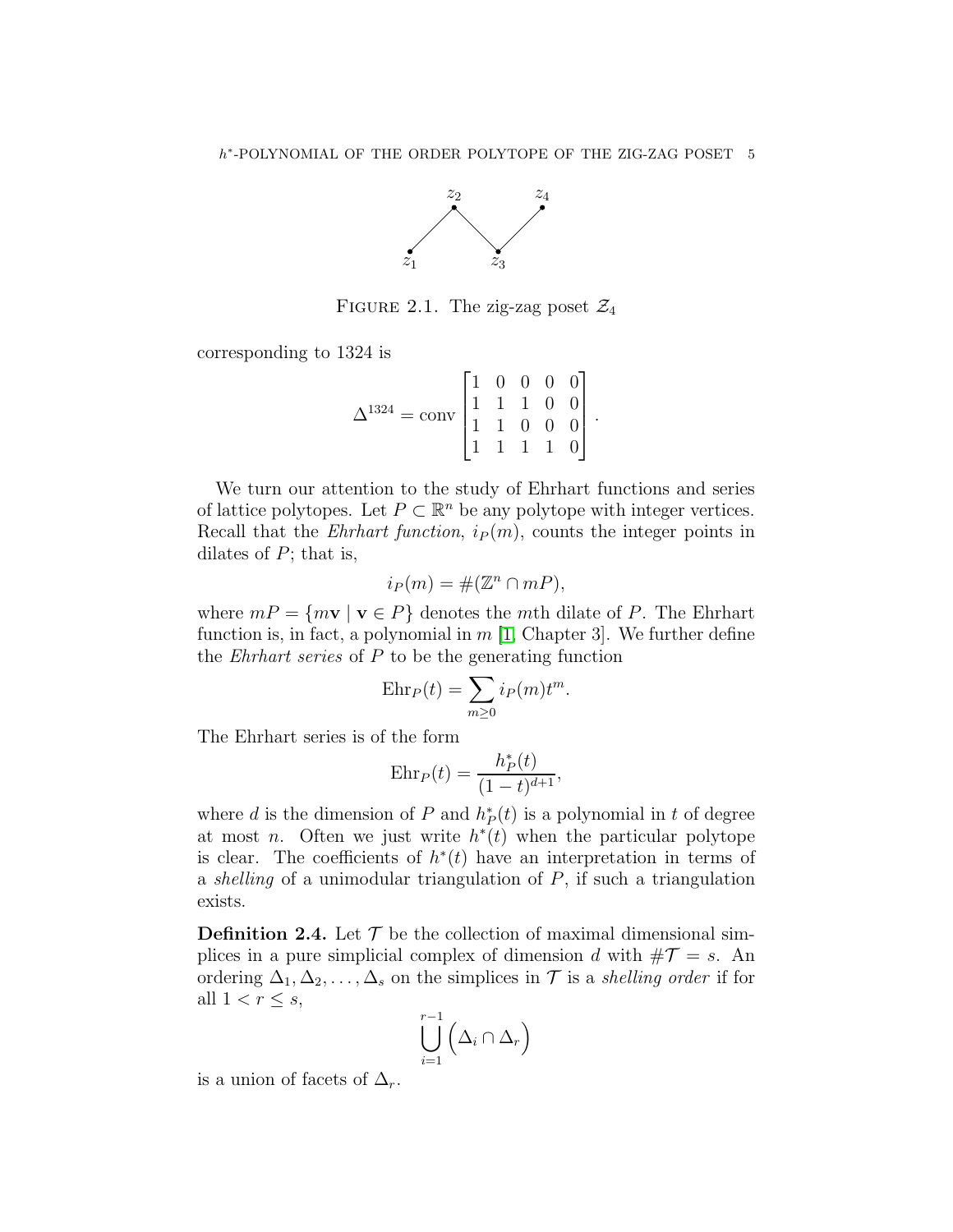Equivalently, the order  $\Delta_1, \Delta_2, \ldots, \Delta_s$  is a shelling order if and only if for all  $r \leq s$  and  $k < r$ , there exists an  $i < r$  such that  $\Delta_k \cap \Delta_r \subset$  $\Delta_i \cap \Delta_r$  and  $\Delta_i \cap \Delta_r$  is a facet of  $\Delta_r$ . This means that when we build our simplicial complex by adding facets in the order prescribed by the shelling order, we add each simplex along its highest dimensional facets. Keeping track of the number of facets that each simplex is added along gives the following relationship between shellings of a triangulation of an integer polytope and the Ehrhart series of the polytope, which is proved in [\[1,](#page-17-5) Chapter 3].

<span id="page-7-0"></span>**Theorem 2.5.** Let P be an integer polytope. Let  $\Delta_1, \ldots, \Delta_s$  be a unimodular triangulation of P using no new vertices. Denote by  $h_j^*$  the coefficient of  $t^j$  in the  $h^*$  polynomial of  $P$ . If  $\Delta_1, \ldots, \Delta_s$  is a shelling order, then  $h_j^*$  is the number of  $\Delta_i$  that are added along j of their facets in this shelling. Equivalently,

$$
h^*(t) = \sum_{i=1}^s t^{a_i},
$$

where  $a_i = #\{k \leq i \mid \Delta_k \cap \Delta_i \text{ is a facet of } \Delta_i\}.$ 

**Example 2.6.** Consider the order polytope  $\mathcal{O}(\mathcal{Z}_4)$  with its canonical triangulation by alternating permutations

$$
\Delta^{3412}, \Delta^{2413}, \Delta^{2314}, \Delta^{1423}, \Delta^{1324}.
$$

This particular ordering of the facets in the canonical triangulation is a special case of the shelling order that will be established and proved in the next section. The fact that this is a shelling order can be checked directly in this example, for instance:

$$
\Delta^{2314} \cap (\Delta^{3412} \cup \Delta^{2413}) = \mathbf{conv} \begin{bmatrix} 1 & 1 & 0 & 0 \\ 1 & 1 & 1 & 0 \\ 1 & 0 & 0 & 0 \\ 1 & 1 & 1 & 0 \end{bmatrix}
$$

which is a facet of  $\Delta^{2314}$ . Since the intersection consists of a single facet, it will contribute a 1 to the coefficient of t in  $h^*_{\mathcal{O}(\mathcal{Z}_4)}(t) = 1 + 3t + t^2$ .

### 3. Shelling the Canonical Triangulation of the Order Polytope

In this section we describe a family of shelling orders on the simplices of the canonical triangulation of  $\mathcal{O}(\mathcal{Z}_n)$ . Let  $\sigma$  be an alternating permutation. We will denote by  $vert(\sigma)$  the set of all vertices of the simplex  $\Delta^{\sigma}$ . Note that this is the set of all 0/1 vectors **v** of length n that have  $v_i \leq v_j$  whenever  $\sigma(i) < \sigma(j)$ .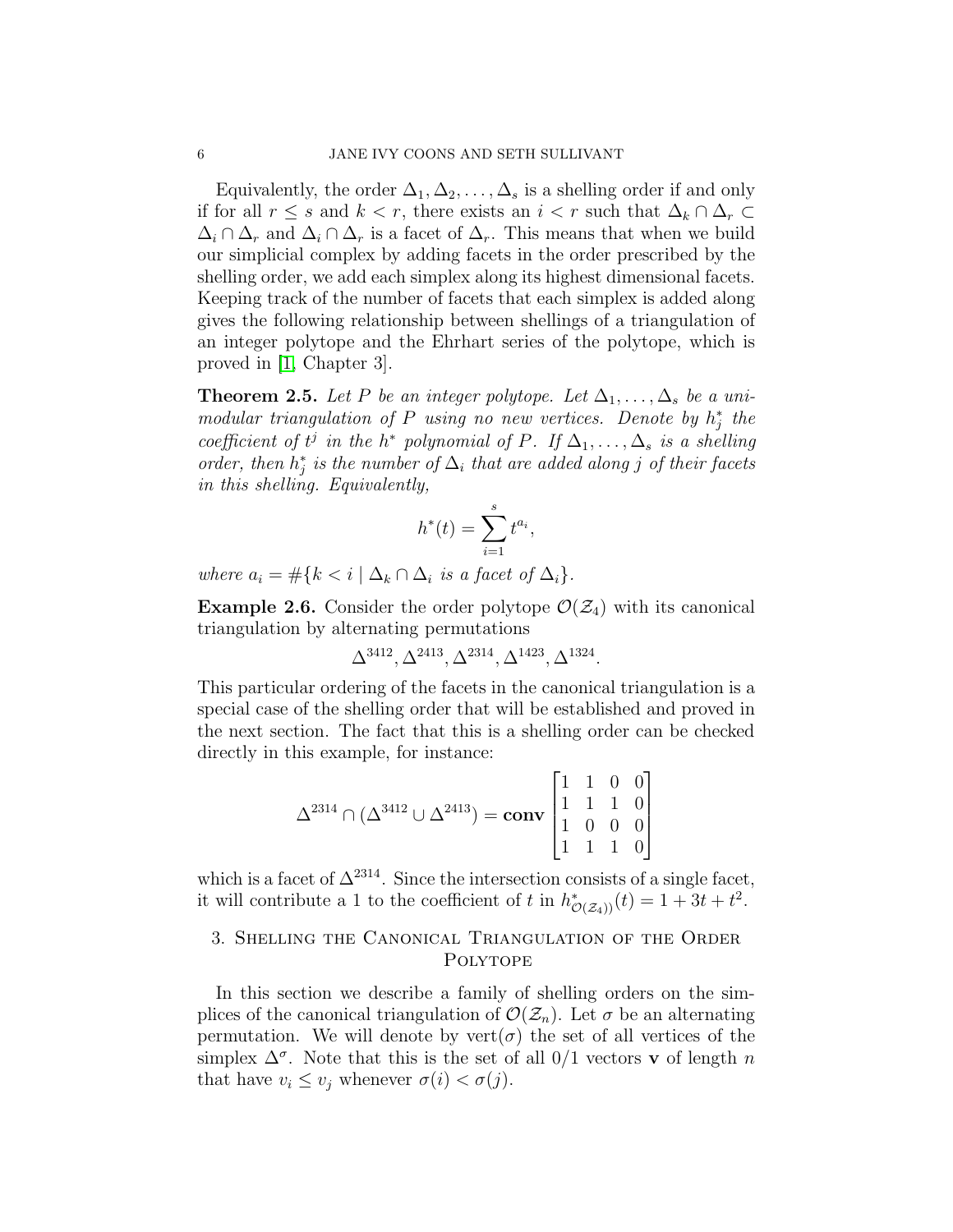<span id="page-8-0"></span>**Proposition 3.1.** The simplices  $\Delta^{\sigma}$  and  $\Delta^{\tau}$  are joined along a facet if and only if  $\sigma$  swaps to  $\tau$  or  $\tau$  swaps to  $\sigma$ .

*Proof.* Simplices  $\Delta^{\sigma}$  and  $\Delta^{\tau}$  are joined along a facet if and only if  $vert(\sigma)$  and vert $(\tau)$  differ by a single element. Since every simplex in the canonical triangulation of  $\mathcal{O}(\mathcal{Z}_n)$  has exactly one vertex with the sum of its components equal to i for  $0 \le i \le n$  and the all 0's and all 1's vector are in every simplex in this triangulation, this occurs if and only if there exists an *i* with  $1 \le i \le n-1$  such that  $\text{vert}(\sigma) - \{ \mathbf{v}_i^{\sigma} \} = \text{vert}(\tau) - \{ \mathbf{v}_i^{\tau} \}.$ By definition of each  $\mathbf{v}_j^{\sigma}$  and  $\mathbf{v}_j^{\tau}$ , this occurs if and only if  $\sigma^{-1}(j)$  =  $\tau^{-1}(j)$  for all  $j \neq i, i + 1$  and  $e_{\sigma^{-1}(i)} + e_{\sigma^{-1}(i+1)} = e_{\tau^{-1}(i)} + e_{\tau^{-1}(i+1)}$ . This is true if and only if swapping the positions of i and  $i + 1$  in  $\sigma$ yields  $\tau$ , as needed.

Denote by  $inv(\sigma)$  the number of inversions of a permutation  $\sigma$ ; that is, inv( $\sigma$ ) is the number of pairs  $i < j$  such that  $\sigma(i) > \sigma(j)$ . We similarly define a *non-inversion* to be a pair  $i < j$  with  $\sigma(i) < \sigma(j)$ . We call an inversion or non-inversion  $(i, j)$  relevant if  $i < j - 1$ ; that is, if it is not required by the structure of an alternating permutation. Note that performing a swap on an alternating permutation always decreases its inversion number by exactly one. Theorem [1.1](#page-3-0) follows as a corollary of Proposition [3.1](#page-8-0) and the following theorem.

<span id="page-8-1"></span>**Theorem 3.2.** Let  $\sigma_1, \ldots, \sigma_{E_n}$  be an order on the alternating permutations such that

- if  $i < j$  then  $inv(\sigma_i) \geq inv(\sigma_j)$  and
- if  $\sigma_j$  swaps to  $\sigma_i$  then  $i < j$ .

Then the order  $\Delta^{\sigma_1}, \ldots, \Delta^{\sigma_{E_n}}$  on the simplices of the canonical triangulation of  $\mathcal{O}(\mathcal{Z}_n)$  is a shelling order.

For any alternating permutation  $\sigma$ , define the *exclusion set* of  $\sigma$ ,  $\text{excl}(\sigma)$  to be the set of all  $\mathbf{v}_k^{\sigma} \in \text{vert}(\sigma)$  such that k is a swap in  $\sigma$ . In other words,

 $\operatorname{excl}(\sigma) = \{ \mathbf{v} \mid \mathbf{v} \in \Delta^{\sigma} - \Delta^{\tau} \text{ for some } \tau \text{ such that } \sigma \text{ swaps to } \tau \}.$ 

Proposition [3.1](#page-8-0) implies that in order to prove Theorem [3.2,](#page-8-1) it suffices to check that if  $inv(\sigma) \leq inv(\tau)$ , then  $excl(\sigma) \not\subset vert(\tau)$ . This fact will follow from the next two propositions.

<span id="page-8-2"></span>**Proposition 3.3.** An alternating permutation  $\sigma$  maximizes inversion number over all alternating permutations  $\tau$  with  $excl(\sigma) \subset excl(\tau)$ .

*Proof.* Consider a vertex  $\mathbf{v}_k^{\sigma} \in \text{vert}(\sigma)$ . Note that we may read all of the non-inversions  $(i, j)$  with  $\sigma(i) \leq k < \sigma(j)$  from  $\mathbf{v}_k^{\sigma}$  since these correspond to pairs of positions in  $\mathbf{v}_k^{\sigma}$  with a 0 in the first position and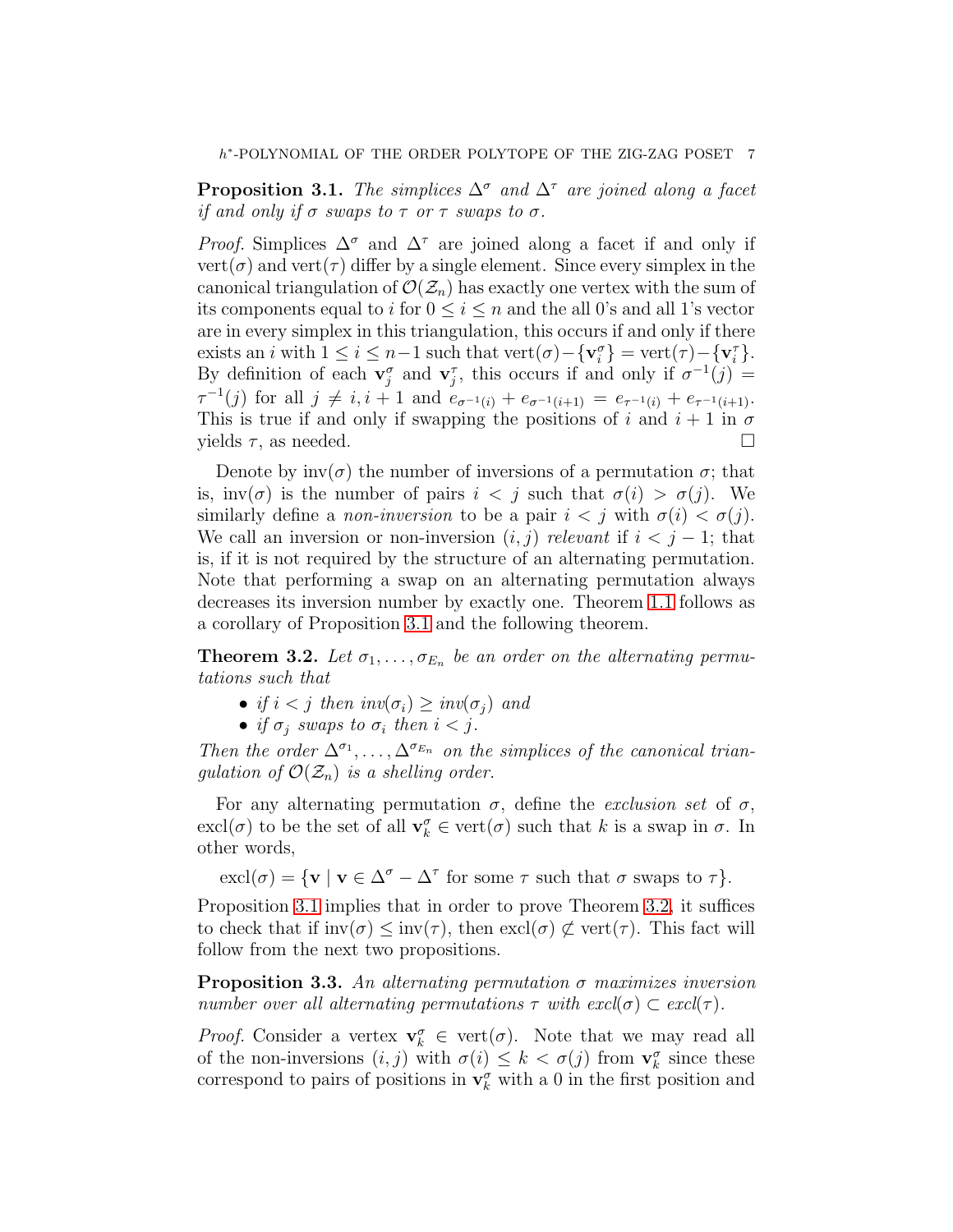a 1 in the second. That is to say, we have  $\mathbf{v}_k^{\sigma}(i) = 0$ ,  $\mathbf{v}_k^{\sigma}(j) = 1$ , and  $i < j$ .

We claim that every relevant non-inversion of  $\sigma$  can be read from an element of  $excl(\sigma)$  in this way. To prove this, it suffices to show that if  $(i, j)$  is a relevant non-inversion of  $\sigma$ , then there exists a k with  $\sigma(i) \leq k < \sigma(j)$  such that k is a swap in  $\sigma$ . We will prove this by induction on  $\sigma(j) - \sigma(i)$ .

If  $\sigma(j) - \sigma(i) = 1$ , then since  $(i, j)$  is a relevant non-inversion,  $\sigma(i)$ is a swap in  $\sigma$ .

Let  $\sigma(i) - \sigma(i) > 1$ . Consider the position of  $\sigma(i) + 1$  in  $\sigma$ . If  $\sigma^{-1}(\sigma(i)+1) < j-1$ , then  $(\sigma^{-1}(\sigma(i)+1), j)$  is a relevant non-inversion, and we are done by induction. If  $\sigma^{-1}(\sigma(i)+1) > j$ , then  $\sigma(i)$  is a swap in  $\sigma$ . If  $\sigma^{-1}(\sigma(i)+1) = j-1$ , then note that  $i < \sigma^{-1}(\sigma(i)+1) - 1$  since otherwise,  $\sigma(i)$ ,  $\sigma(i) + 1$ ,  $\sigma(j)$  would be an adjacent increasing sequence in  $\sigma$ , which would contradict that  $\sigma$  is alternating. So  $\sigma(i)$  is a swap in σ.

Therefore, there exists a swap k in  $\sigma$  with  $\sigma(i) \leq k < \sigma(j)$ , and the relevant non-inversion  $(i, j)$  can be read from  $\mathbf{v}_k^{\sigma}$  in the manner described above. Therefore, all relevant non-inversions in  $\sigma$  can be found as a non-adjacent  $0 - 1$  pair in a vertex in excl $(\sigma)$ . In particular, we can count the number of relevant non-inversions in  $\sigma$  from the vertices in  $\text{excl}(\sigma)$ . Furthermore, if  $\text{excl}(\sigma) \subset \text{vert}(\tau)$ , then all non-inversions in  $\sigma$  must also be non-inversions in  $\tau$ , though  $\tau$  can contain more non-inversions as well. So  $\sigma$  minimizes the number of non-inversions, and therefore maximizes the number of inversions, over all  $\tau$  with  $\text{excl}(\sigma) \subset \text{vert}(\tau)$ .

<span id="page-9-0"></span>**Proposition 3.4.** Let  $S \subset vert(O(\mathcal{Z}_n))$  be contained in vert( $\sigma$ ) for some alternating  $\sigma$ . Then there exists a unique alternating  $\hat{\sigma}$  that maximizes inversion number over all alternating permutations whose vertex set contains S.

*Proof.* Let  $S = \{s_0, s_1, \ldots, s_r\}$  ordered by decreasing coordinate sum. We can assume that S contains both the all zeroes and all ones vectors since those vectors belong to the simplex  $\Delta^{\sigma}$  for any alternating permutation  $\sigma$ . Since  $S \subset \text{vert}(\sigma)$  for some alternating  $\sigma$ , if  $s_i(j) = 0$ , then  $s_k(j) = 0$  for all  $k > i$ . For  $i = 1, \ldots, r$ , let  $m_i$  be the number of positions in  $s_i$  that are equal to zero, and let  $n_i = m_i - m_{i-1}$  (with  $n_1 = m_1$ ).

Let  $\tau$  be any alternating permutation such that  $S \subseteq \text{vert}(T)$ . The 0-pattern of each  $s_i$  partitions the entries of all  $\tau$  with  $S \subset \text{vert}(\tau)$  as follows: For  $1 \leq k \leq r$ , the  $n_k$  positions j such that  $s_k(j) = 0$  and  $\mathbf{s}_{k-1}(j) = 1$  are the positions of  $\tau$  such that  $\tau(j) \in \{m_{k-1}+1,\ldots,m_k\}.$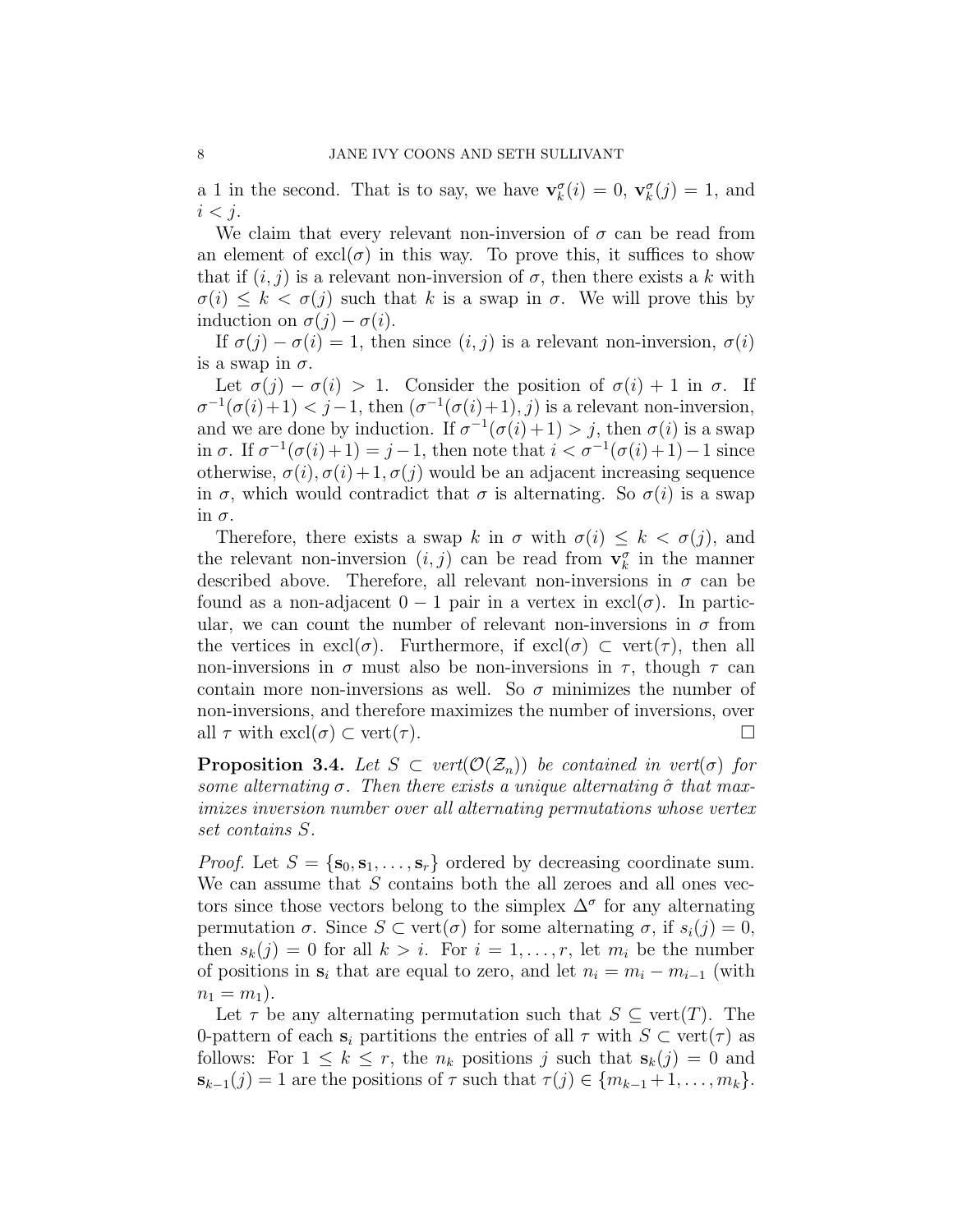The positions of inversions and non-inversions across these groups are fixed for all  $\tau$  with  $S \subset \text{vert}(\tau)$ . We can build an alternating permutation  $\hat{\sigma}$  that maximizes the inversions within each group as follows. For  $1 \leq k \leq r$ , let  $j_1^k, \ldots, j_{n_k}^k$  be the positions of  $\hat{\sigma}$  that must take values in  ${m_{k-1}+1,\ldots,m_k}$ , as described above. We place these values in reverse; i.e. map  $j_l^k$  to  $m_k - l + 1$ . The permutation obtained in this way need not be alternating, so we switch adjacent positions that need to contain non-descents in order to make the permutation alternating. Note that we never need to make such a switch between groups, since the partition given by  $S$  respects the structure of an alternating permutation.

This permutation is unique because within the kth group, arranging the values in this way is equivalent to finding the permutation on  $n_k$  elements with some fixed non-descent positions that maximizes inversion number. To obtain this permutation, we begin with the permutation  $(m_k, m_k - 1 \dots m_{k-1} + 1)$  and switch all the positions that must be non-descents. The alternating structure of the original permutation implies that none of these non-descent positions can be adjacent, so these transpositions commute and give a unique permutation.  $\Box$ 

<span id="page-10-0"></span>**Example 3.5.** Let  $n = 7$  and let

|                    | 1            | 1      | 1 |  |
|--------------------|--------------|--------|---|--|
|                    |              |        |   |  |
| $\mathcal{S}$<br>– | $\mathbf{1}$ | 1<br>, | , |  |
|                    | 1            | 1<br>┻ |   |  |
|                    | 1            | 1      |   |  |
|                    |              |        |   |  |

We will construct  $\hat{\sigma}$ , the alternating permutation that maximizes inversion number overall alternating permuations whose vertex set contains S. The second and third vertices in S are the only one that gives information about the position of each character; we will denote them  $w_1$ and  $w_2$ , respectively. Since  $w_1$  has 0's in exactly the first, third and seventh positions, we know that 1, 2 and 3 are in these positions. We insert them into these positions in decreasing order, so that  $\hat{\sigma}$  has the form

$$
3 \_ 2 \_ - \_ - 1.
$$

The zeros added in  $w_2$  are in the fourth, fifth and sixth positions. Placing them in decreasing order yields the permutation

$$
3\,\rule{1.5pt}{0.2pt}\,2\,\,6\,\,5\,\,4\,\,1.
$$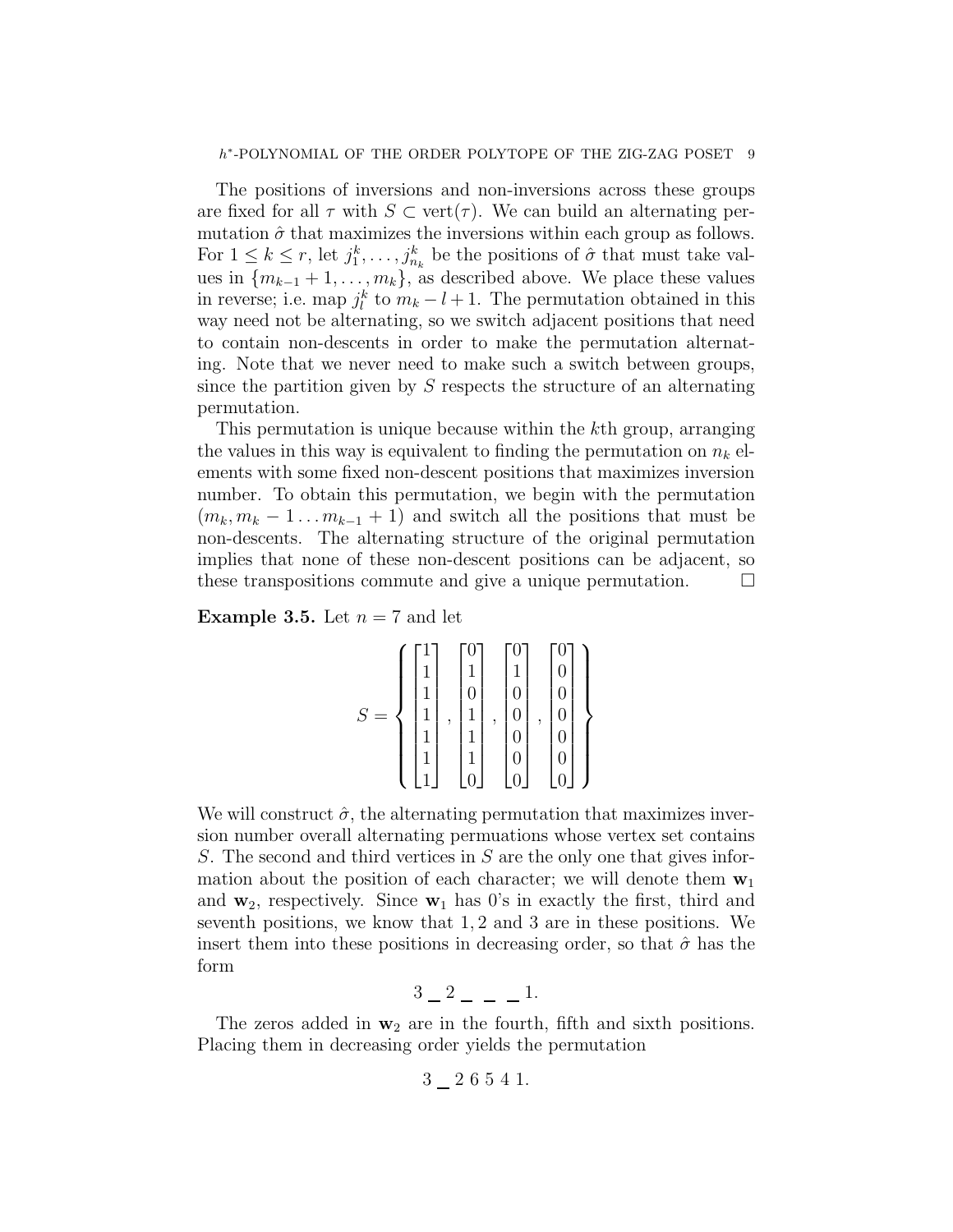However, this permutation cannot be alternating, since there must be an ascent from position 5 to position 6. To create this ascent, we switch the entries in these positions, yielding a permutation of the form

$$
3 \; \underline{\;\;} \; 2 \; 6 \; 4 \; 5 \; 1.
$$

Finally, the only character missing is 7, which must go in the remaining space. This gives the permutation

$$
\hat{\sigma} = 3\ 7\ 2\ 6\ 4\ 5\ 1.
$$

Proof of Theorem [3.2.](#page-8-1) It suffices to show that for any alternating permutations  $\sigma$  and  $\tau$ , if inv( $\tau$ ) > inv( $\sigma$ ) then excl( $\sigma$ )  $\not\subset$  vert( $\tau$ ). If  $inv(\tau) > inv(\sigma)$ , then since  $\sigma$  maximizes inversion number over all alternating permutations that contain the exclusion set of  $\sigma$  by Propo-sition [3.3,](#page-8-2)  $excl(\sigma) \not\subset \text{vert}(\tau)$ . Furthermore, Proposition [3.4](#page-9-0) implies that if  $inv(\tau) = inv(\sigma)$ , then  $excl(\sigma) \not\subset vert(\tau)$  because  $\sigma$  is the unique permutation that maximizes inversion number of all alternating permutation that contain its exclusion set.  $\Box$ 

*Proof of Theorem [1.1.](#page-3-0)* Let  $\Delta^{\sigma_1}, \ldots, \Delta^{\sigma_{E_n}}$  be a shelling order as de-scribed in Theorem [3.2.](#page-8-1) Then by Proposition [3.1,](#page-8-0) each  $\Delta^{\sigma_i}$  is added in the shelling along exactly swap( $\sigma_i$ ) facets. Therefore, by Theorem [2.5,](#page-7-0)

$$
h^*_{\mathcal{O}(Z_N)}(t) = \sum_{\sigma} t^{\text{swap}(\sigma)},
$$

where  $\sigma$  ranges overall alternating permutations of length n.  $\square$ 

### 4. THE SWAP STATISTIC VIA RANK SELECTION

An alternate proof of Theorem [1.1](#page-3-0) relies heavily on the concepts of rank selection and flag f-vectors developed for general posets in Sections 3.13 and 3.15 of [\[7\]](#page-17-2). We will focus our attention to the zig-zag poset,  $\mathcal{Z}_n$ . Denote by  $J(\mathcal{Z}_n)$  the distributive lattice of order ideals in  $Z_n$  ordered by inclusion. Let  $S = \{s_1, \ldots, s_k\} \subset [0, n]$ , where  $[0, n] =$  $\{0, \ldots, n\}$ . We always assume that  $s_1 < s_2 < \ldots < s_k$ . Denote by  $\alpha_n(S)$  the number of chains of order ideals  $I_1 \subsetneq \cdots \subsetneq I_k$  in  $J(\mathcal{Z}_n)$  such that  $\#I_j = s_j$  for all j. Define

$$
\beta_n(S) = \sum_{T \subset S} (-1)^{\#(S-T)} \alpha_n(T).
$$

By the Principle of Inclusion-Exclusion, or equivalently, via Möbius inversion on the Boolean lattice,

$$
\alpha_n(S) = \sum_{T \subset S} \beta_n(S).
$$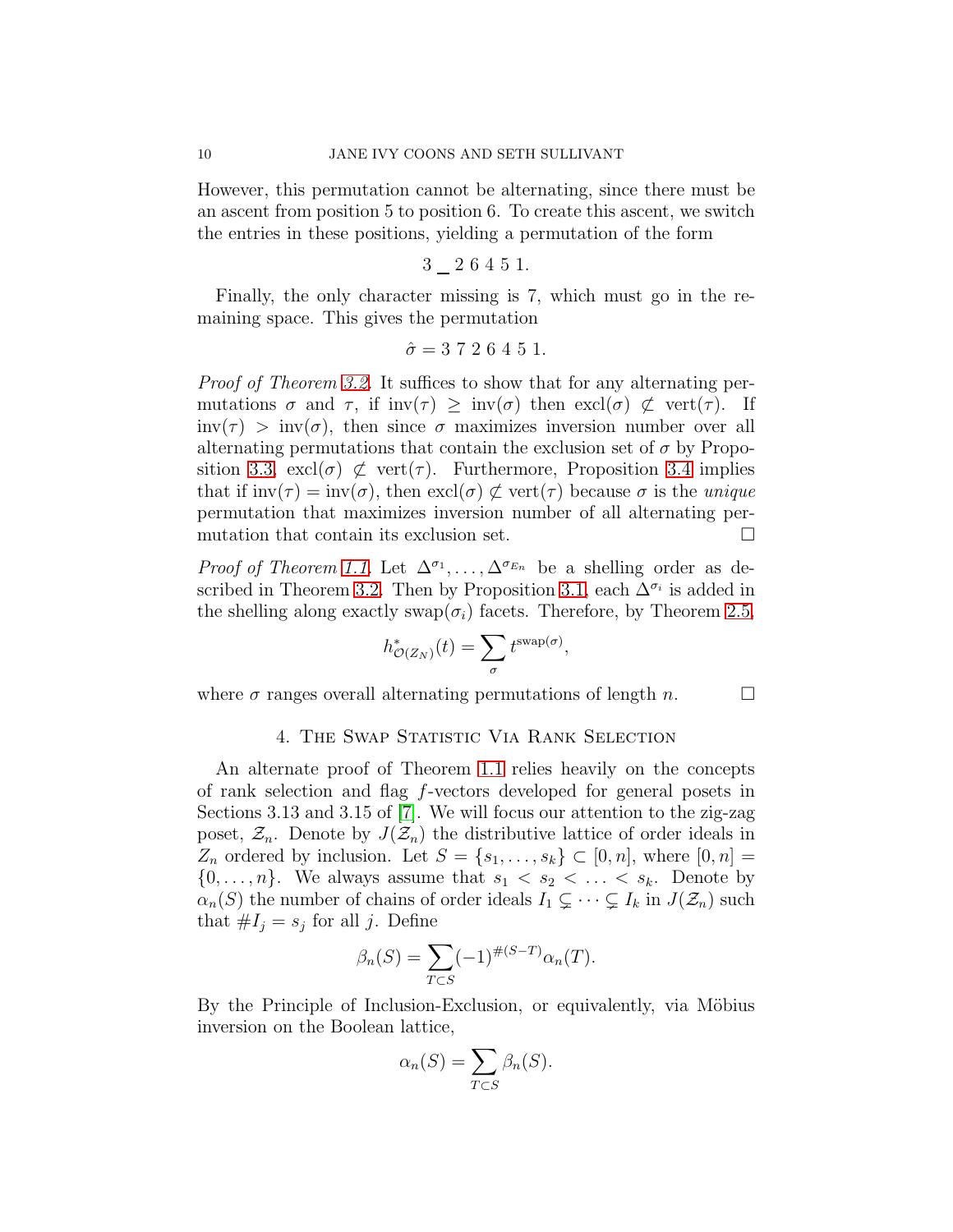In Section 3.13 of [\[7\]](#page-17-2), the function  $\alpha_n : 2^{[0,n]} \to \mathbb{Z}$  is called the flag f-vector of  $\mathcal{Z}_n$  and  $\beta_n : 2^{[0,n]} \to \mathbb{Z}$  is called the flag h-vector of  $\mathcal{Z}_n$ . For any poset P of size n, let  $\omega$ :  $P \rightarrow [n]$  be an order-preserving bijection that assigns a label to each element of  $P$ . Then for any linear extension  $\sigma: P \to [n]$ , we may define a permutation of the labels by  $\omega(\sigma^{-1}(1)), \ldots, \omega(\sigma^{-1}(n)).$  The Jordan-Hölder set  $\mathcal{L}(P, \omega)$  is the set of all permutations obtained in this way. The following result for arbitrary finite posets can be found in chapter 3.13 of [\[7\]](#page-17-2).

**Theorem 4.1** ([\[7\]](#page-17-2), Theorem 3.13.1). Let  $S \subset [n-1]$ . Then  $\beta_n(S)$  is equal to the number of permutations  $\tau \in \mathcal{L}(P,\omega)$  with descent set S.

Recall that the Ehrhart polynomial of  $\mathcal{O}(\mathcal{Z}_n)$  evaluated at m is equal to the order polynomial of  $\mathcal{Z}_n$  evaluated at  $m+1$  [\[5\]](#page-17-4). It follows from this fact and from Theorem 3.15.8 in [\[7\]](#page-17-2) that the  $h^*$ -polynomial of  $\mathcal{O}(\mathcal{Z}_n)$ is

<span id="page-12-0"></span>(1) 
$$
h_{\mathcal{O}(\mathcal{Z}_n)}^*(t) = \sum_{S \subset [n-1]} \beta_n(S) t^{\#S}.
$$

So, Theorem [1.1](#page-3-0) will follow from Equation [1](#page-12-0) and the following theorem, which is analogous to Theorem 3.13.1 in [\[7\]](#page-17-2).

<span id="page-12-1"></span>**Theorem 4.2.** Let  $S \subset [n-1]$ . Then  $\beta_n(S)$  is the number of alternating permutations  $\omega$  with  $Swap(\omega) = S$ .

To prove this theorem, for every  $S = \{s_1, \ldots, s_n\} \subset [n-1]$ , we will find define a function  $\phi_S$  that maps chains of order ideals of sizes  $s_1, \ldots, s_k$  to alternating permutations whose swap set is contained in S. Let  $I_1, \ldots, I_k$  be a chain of order ideals in  $J(\mathcal{Z}_n)$  with sizes  $\#I_j = s_j$ . Let  $\mathbf{w}_i$  be the vertex of  $\mathcal{O}(\mathcal{Z}_n)$  that satisfies

$$
\mathbf{w}_i(j) = \begin{cases} 0 & \text{if } j \in I_i \\ 1 & \text{if } j \notin I_i. \end{cases}
$$

Define  $\phi_S(I_1, \ldots, I_k)$  to be the unique alternating permutation that maximizes inversion number over all alternating permutations whose vertex set contains  $\{w_1, \ldots, w_k\}$ . This map is well-defined by Proposition [3.4.](#page-9-0)

Let  $\psi_s$  be the map that sends an alternating permutation  $\omega$  with Swap( $\omega$ )  $\subset$  S to the chain of order ideals  $(I_1, \ldots, I_k)$  where each  $I_j = {\omega^{-1}(1), \ldots, \omega^{-1}(s_j)}$ . Since every alternating permutation  $\omega$  is a linear extension of  $\mathcal{Z}_n$ , each  $I_j$  obtained in this way is an order ideal. They form a chain by construction, so the map  $\psi_S$  is well-defined. We will show that  $\psi_s$  is the inverse of  $\phi_s$  in the proof of Theorem [4.2.](#page-12-1)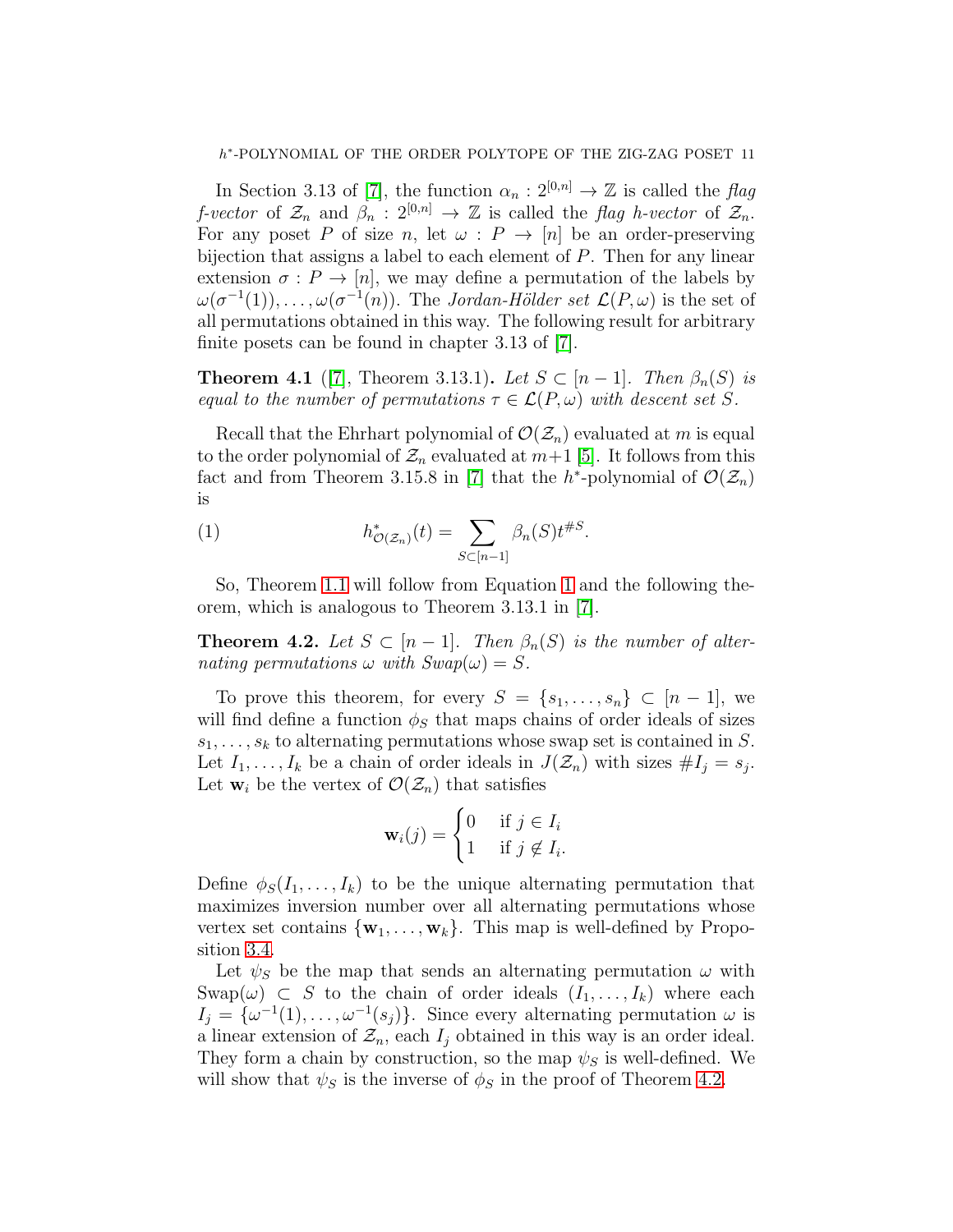

FIGURE 4.1. The zig-zag poset  $\mathcal{Z}_7$ 

<span id="page-13-0"></span>**Example 4.3.** Consider the zig-zag poset on seven elements  $\mathcal{Z}_7$  pic-tured in Figure [4.1.](#page-13-0) Let  $S = \{3, 6\}$ , and let  $I_1 = \{a, c, g\}$  and  $I_2 =$  ${a, c, d, e, f, g}$  be the given order ideals of sizes 3 and 6 respectively. Then the vectors  $\mathbf{w}_1$  and  $\mathbf{w}_2$  are

$$
\mathbf{w}_1 = \begin{bmatrix} 0 \\ 1 \\ 0 \\ 1 \\ 1 \\ 1 \\ 0 \end{bmatrix} \quad \text{and} \quad \mathbf{w}_2 = \begin{bmatrix} 0 \\ 1 \\ 0 \\ 0 \\ 0 \\ 0 \\ 0 \end{bmatrix}.
$$

Notice that these are the same vectors  $w_1$  and  $w_2$  as in Example [3.5.](#page-10-0) So the unique alternating permutation  $\phi_S(I_1, I_2)$  that maximizes inversion number over all alternating permutations whose vertex set contains  $\{w_1, w_2\}$  is the same permutation as in Example [3.5,](#page-10-0)

$$
\phi_S(I_1, I_2) = 3 \ 7 \ 2 \ 6 \ 4 \ 5 \ 1.
$$

Note that  $\text{Swap}(3726451) = \{3\} \subset \{3, 6\} = S$ .

We will recover our original order ideals  $I_1$  and  $I_2$  by finding  $\psi_S(\omega)$ . For clarity, we will treat  $\omega$  as a map from  $\{a, \ldots, g\}$  to  $\{1, \ldots, 7\}$ . The first order ideal of  $\psi_s(\omega)$  consists of the inverse images of 1, 2, and 3 in  $\omega$ . That is,

$$
I_1 = \{ \omega^{-1}(1), \omega^{-1}(2), \omega^{-1}(3) \} = \{ a, c, g \}.
$$

The second order ideal of  $\psi_{S}(\omega)$  consists of the inverse images of 1 through 6 in  $\omega$ . So we obtain

$$
I_2 = \{ \omega^{-1}(1), \ldots, \omega^{-1}(6) \} = \{ a, c, d, e, f, g \}.
$$

Note that this is, in fact, the chain of order ideals with which we began.

*Proof of Theorem [4.2.](#page-12-1)* Let  $S = \{s_1, \ldots, s_k\} \subset [n-1]$ . We will show that  $\alpha_n(S)$  is the number of alternating permutations whose swap set is contained in S by showing that the map  $\phi_S$  described above is a bijection.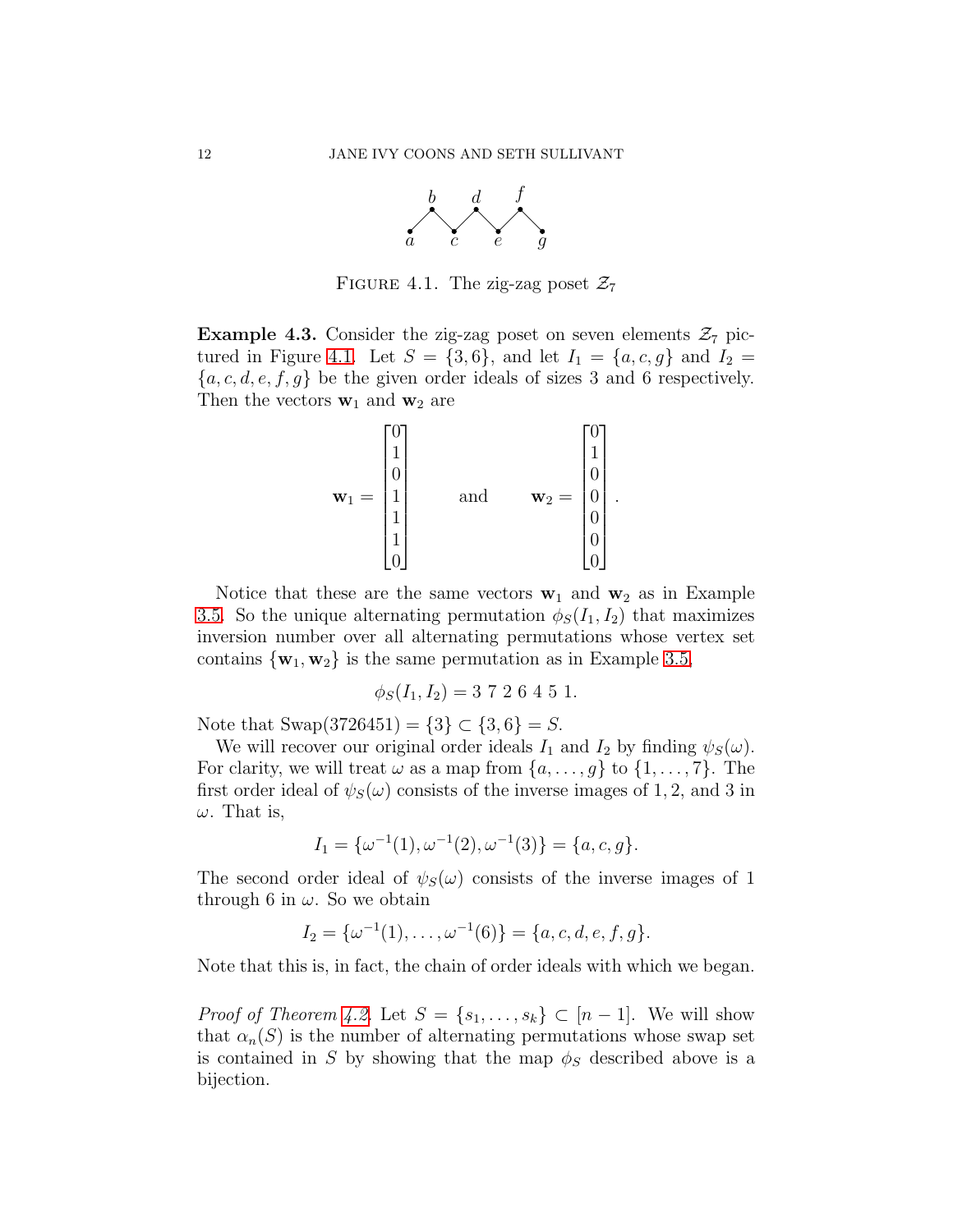Let  $I_1, \ldots, I_k$  be a chain of order ideals in  $J(\mathcal{Z}_n)$  with sizes  $\#I_j = s_j$ . It is clear from the definitions of  $\phi_S$  and  $\psi_S$  that

$$
\psi_S(\phi_S(I_1,\ldots,I_k))=(I_1,\ldots,I_k).
$$

Since  $\phi_S$  is injective, it suffices to show that  $\psi_S$  is also injective. We will show that  $\phi_S(I_1, \ldots, I_k)$  is the only alternating permutation that maps to  $(I_1, \ldots, I_k)$  under  $\psi_S$ . Since  $\omega = \phi_S(I_1, \ldots, I_k)$  is the unique alternating permuation that maximizes inversion number over all alternating permutations with  $\{w_1, \ldots, w_k\}$  in their vertex sets, any other alternating permutation  $\sigma$  that maps to  $(I_1, \ldots, I_k)$  under  $\psi_S$  must have fewer inversions than  $\omega$ .

Let  $\sigma$  be such a permutation. Since each inversion between the sets I<sub>1</sub>,  $\mathcal{Z}_n - I_k$  and  $I_j - I_{j-1}$  for all  $1 < j \leq k$  are fixed, the additional non-inversion must be contained in one of these sets. Without loss of generality, let this be  $R = I_j - I_{j-1}$ . Denote by  $\sigma|_R$  the restriction of  $\sigma$  to the domain R. Let  $(\sigma^{-1}(a), \sigma^{-1}(b))$  be the non-inversion of  $\sigma|_R$  that is *not* required by the alternating structure. Then note that  $\sigma^{-1}(a) + 1 < \sigma^{-1}(b)$ . We claim that  $\sigma|_R$  must have at least one swap position. To prove this, we will induct on  $b - a$  in a similar manner as in the proof of Proposition [3.3.](#page-8-2) If  $b - a = 1$ , then a is a swap in  $\sigma|_R$ since  $\sigma^{-1}(a) + 1 < \sigma^{-1}(b)$ .

Suppose  $b - a > 1$ . Consider the position of  $a + 1$ . If  $\sigma^{-1}(a + 1)$  $\sigma^{-1}(a)$ , then  $(\sigma^{-1}(a+1), \sigma^{-1}(b))$  is a non-inversion of  $\sigma|_R$  that is not required by the alternating structure. Since  $b - (a + 1) < b - a$ , we are done by induction. If  $\sigma^{-1}(a+1) > \sigma^{-1}(b)$ , then a can be swapped in  $\sigma|_{R}.$ 

Consider the case where  $\sigma^{-1}(a) < \sigma^{-1}(a+1) < \sigma^{-1}(b)$ . If  $\sigma^{-1}(a)$  +  $1 \neq \sigma^{-1}(a+1)$ , then a can be swapped in  $\sigma|_R$ . Otherwise, if  $\sigma^{-1}(a)+1$  $\sigma^{-1}(a+1)$ , it cannot be the case that  $\sigma^{-1}(a+1)+1 = \sigma^{-1}(b)$  due to the alternating structure of  $\sigma$ . So  $(\sigma^{-1}(a+1), \sigma^{-1}(b))$  is a non-inversion of  $\sigma|_R$  that is not required by the alternating structure and we are done by induction. So  $\sigma$  must have a swap position that is not equal to  $s_1, \ldots, s_k$ .

Therefore,  $\omega$  is the only alternating permutation that can map to  $(I_1, \ldots, I_k)$  under  $\psi_S$ , and  $\psi_S$  is the inverse map of  $\phi_S$ . So  $\alpha_n(S)$  is equal to the number of alternating permutations whose swap set is contained in S. By the Principle of Inclusion-Exclusion,  $\beta_n(S)$  is the number of alternating permutations whose swap set is equal to  $S$ .  $\Box$ 

Theorem [1.1](#page-3-0) follows as a corollary of Theorem [4.2.](#page-12-1)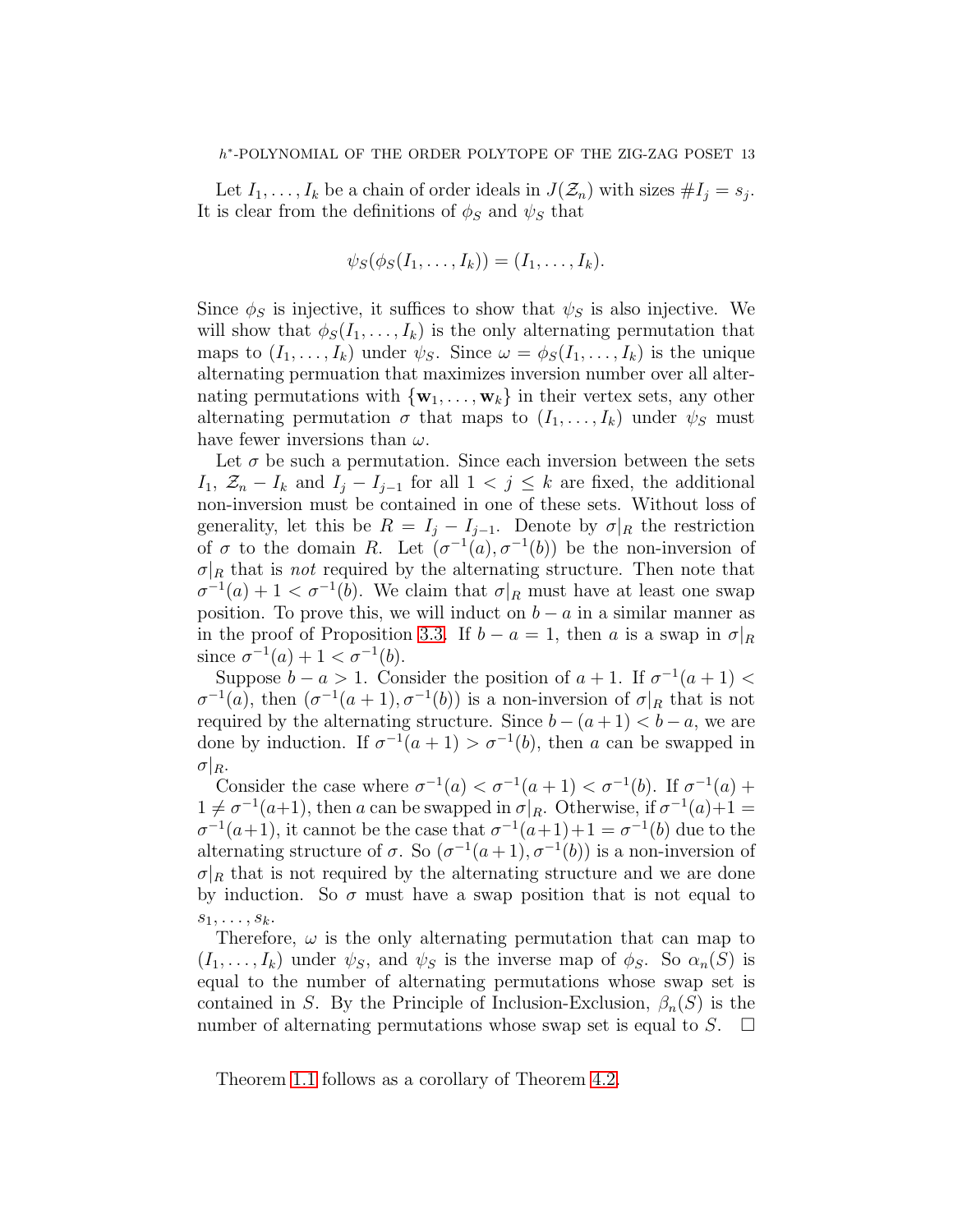Proof of Theorem [1.1.](#page-3-0) Equation [1](#page-12-0) states that

$$
h^*_{\mathcal{O}(\mathcal{Z}_n)}(t) = \sum_{S \subset [n-1]} \beta_n(S) t^{\#S}.
$$

Theorem [4.2](#page-12-1) tells us that  $\beta_n(S)$  is the number of alternating permutations with swap set S. So the sum  $\sum_{\#S=k} \beta_n(S)$  is the number of alternating permutations  $\sigma$  with  $swap(\sigma) = k$ . So

$$
h^*_{\mathcal{O}(\mathcal{Z}_n)}(t) = \sum_{\sigma} t^{\text{swap}(\sigma)},
$$

as needed.  $\Box$ 

### 5. Combinatorial Properties of Swap Numbers

Let  $s_n(k)$  denote the number of alternating permutations on n letters such that have exactly k swaps. We call these numbers the *swap* numbers. Theorem [1.1](#page-3-0) shows that the h<sup>\*</sup>-polynomial of  $\mathcal{O}(\mathcal{Z}_n)$  is

$$
\sum_{k=0}^{n-1} s_n(k) t^k.
$$

We are interested in interrogating these numbers. For example, it would be interesting to find an explicit formula for  $s_n(k)$ , though we have not been able to do this yet.

One straightforward property that becomes apparent looking at examples is that  $s_n(n-1) = 0$ . This is clear because it is not possible that every  $k \in [n-1]$  is a swap. Indeed, otherwise k is to the left of  $k+1$  for all  $k \in [n-1]$  which implies that  $\sigma$  is the identity permutation, which is not alternating. Furthermore,  $s_n(n-2) = 1$ , since the unique alternating permutation with this many swaps is the one with  $1, 2, \ldots, \lceil \frac{n}{2} \rceil$  $\frac{n}{2}$ ] in order in the odd numbered positions and  $\lceil \frac{n}{2} \rceil$  $\frac{n}{2}$  | + 1, ..., *n* in order in the even numbered positions. Similarly,  $s_n(0) = 1$ , because there is a unique alternating permutation with no swaps. It is the permutation  $(n-1, n, n-3, n-2, n-5, n-4, \ldots).$ 

Another property that is apparent from examples is summarized in the following:

<span id="page-15-0"></span>**Theorem 5.1.** The sequence  $s_n(0), s_n(1), \ldots, s_n(n-2)$  is symmetric and unimodal.

In fact, Theorem [5.1](#page-15-0) and all the preceding properties will follow from the fact that  $\mathcal{O}(\mathcal{Z}_n)$  is a Gorenstein polytope of index 3.

**Definition 5.2.** An integral polytope is *Gorenstein* if there is a positive integer m such that  $mP$  contains exactly one lattice point v in its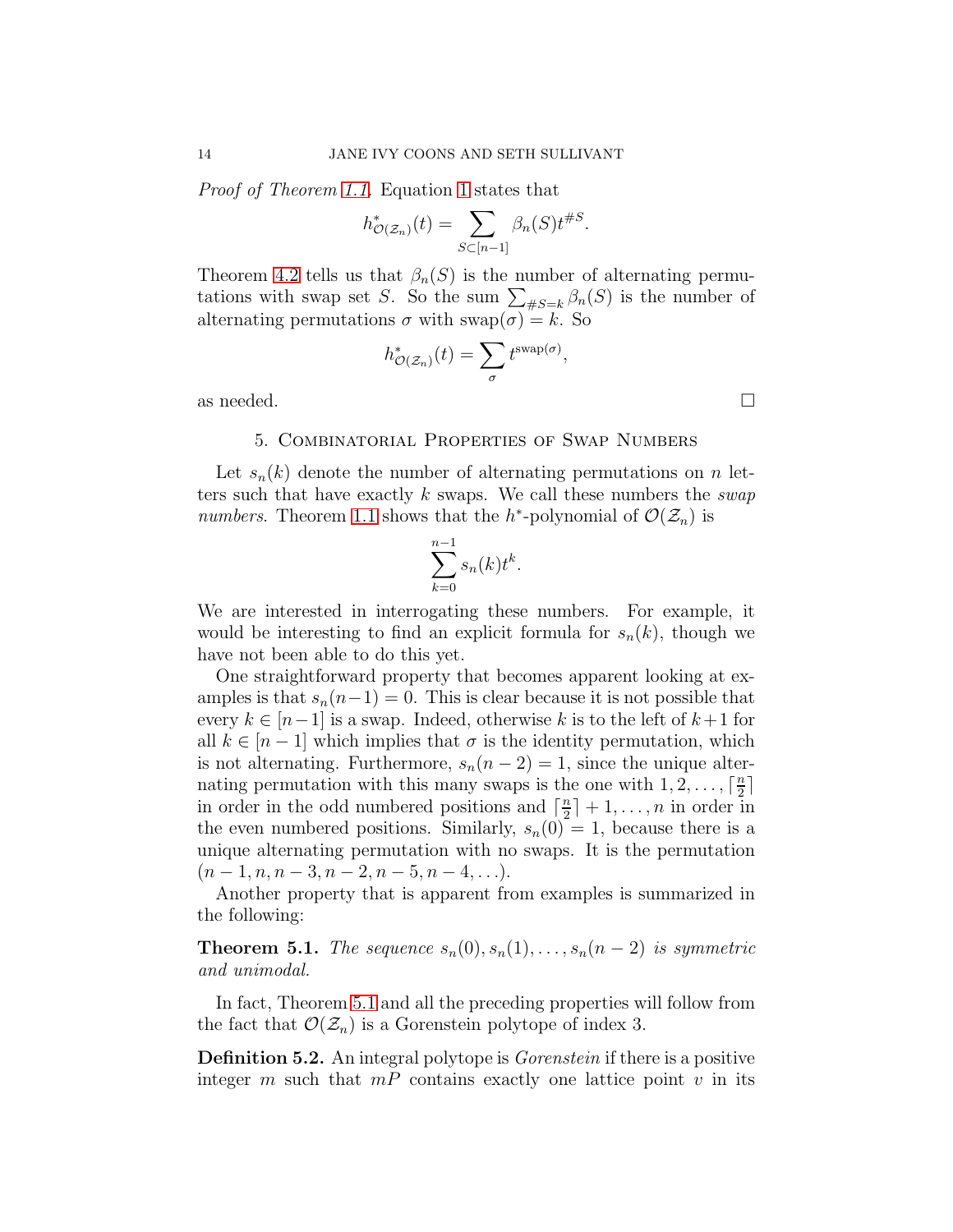relative interior, and for each facet-defining inequality  $a^T x \leq b$ , we have that  $b - a^T v = 1$ . The integer m is called the *index* of P.

The following relevant theorem concerning the  $h^*$  polynomials of Gorenstein polytopes with unimodular triangulations appears in [\[2\]](#page-17-6).

<span id="page-16-0"></span>Theorem 5.3. Suppose that P is a Gorenstein polytope of dimension d and index m. Then  $h^*_{P}(t)$  is a polynomial of degree  $d-m+1$ , whose coefficients form a symmetric sequence. Furthermore, the constant term of  $h_P^*(t)$  is 1. If, in addition, P has a regular unimodular triangulation, then the coefficient sequence is unimodal.

*Proof of Theorem [5.1.](#page-15-0)* It suffices to show that  $\mathcal{O}(\mathcal{Z}_n)$  is a Gorenstein polytope of index three with a regular unimodular triangulation. The canonical triangulation of  $\mathcal{O}(\mathcal{Z}_n)$  is a regular unimodular triangulation. To see that it satisfies the Gorenstein property with respect to  $m = 3$ , note that the defining inequalities for  $3\mathcal{O}(\mathcal{Z}_n)$  are that  $v_i \geq 0$  for i odd,  $v_i \leq 3$  for i even,  $v_{2i-1} \leq v_{2i}$  and  $v_{2i+1} \leq v_{2i}$ . The unique interior lattice point of  $3\mathcal{O}(\mathcal{Z}_n)$  is the point v where  $v_i = 1$  for i odd, and  $v_i = 2$ for i even. Finally, this point has lattice distance 1 from each of the facet-defining inequalities. Hence  $\mathcal{O}(\mathcal{Z}_n)$  is a Gorenstein polytope of index three with a regular unimodular triangulation and Theorem [5.3](#page-16-0) can be applied to deduce that the coefficient sequence is symmetric and unimodal.

While general principles provide a proof of the symmetry and unimodality of the sequence  $s_n(0), s_n(1), \ldots, s_n(n-2)$ , it would be interesting to find explicit combinatorial arguments that would produce these results. In particular, we let  $A_{n,k}$  denote the set of alternating permutations on  $n$  letters with exactly  $k$  swaps, then it would be interesting to solve the following problems.

**Problem 5.4.** (1) Find a bijection between  $A_{n,k}$  and  $A_{n,n-k-2}$ . (2) For each  $0 \leq k \leq \lfloor (n-4)/2 \rfloor$  find an injective map from  $A_{n,k}$ to  $A_{n,k+1}$ .

### **ACKNOWLEDGMENTS**

Jane Coons was partially supported by the Max-Planck Institute for Mathematics in the Sciences and the US National Science Foundation (DGE-1746939). Seth Sullivant was partially supported by the US National Science Foundation (DMS 1615660).